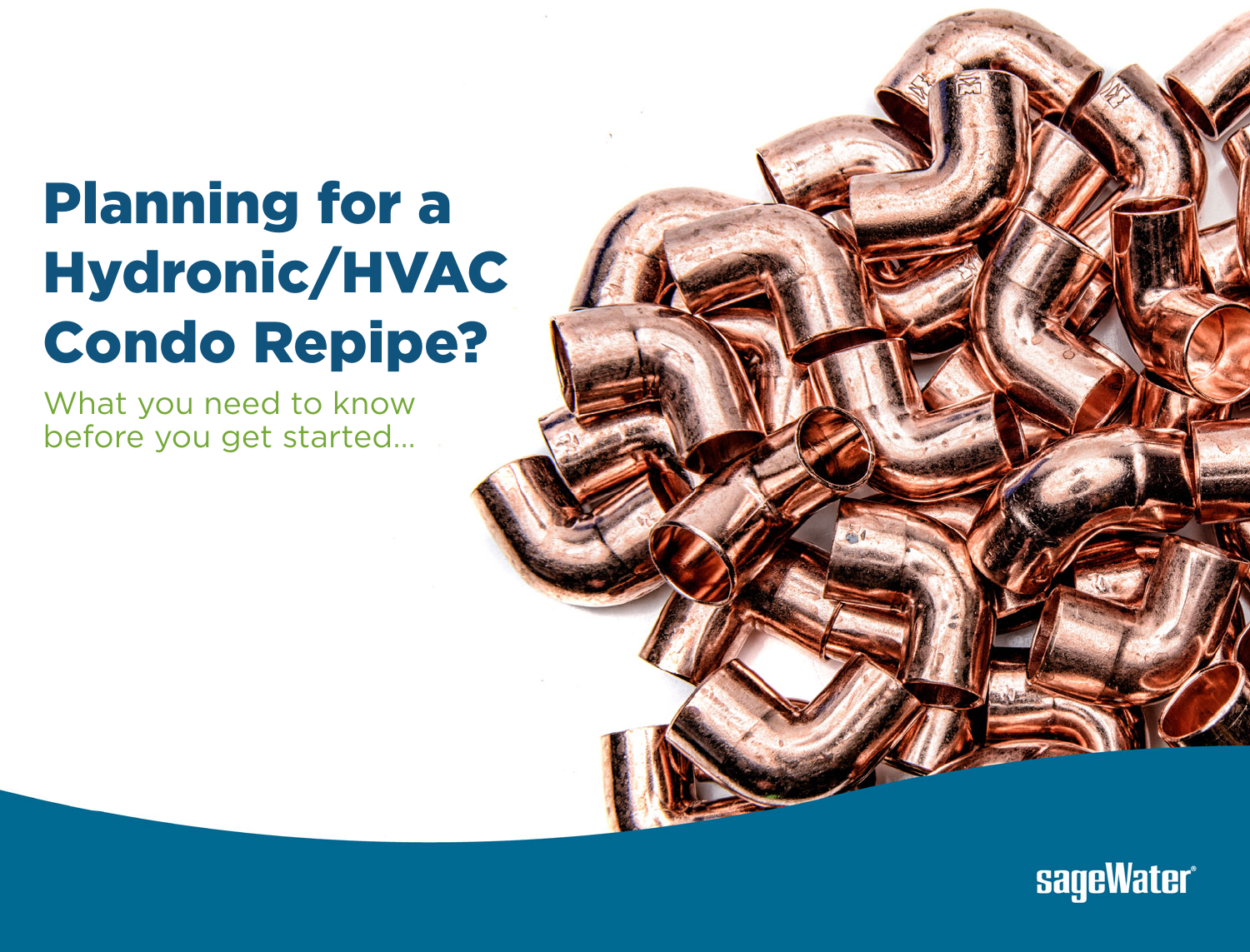# From the time you decide to repipe, it usually takes 30-40 weeks for construction to actually begin!

 $\mathcal{L}(\mathcal{L})$ 

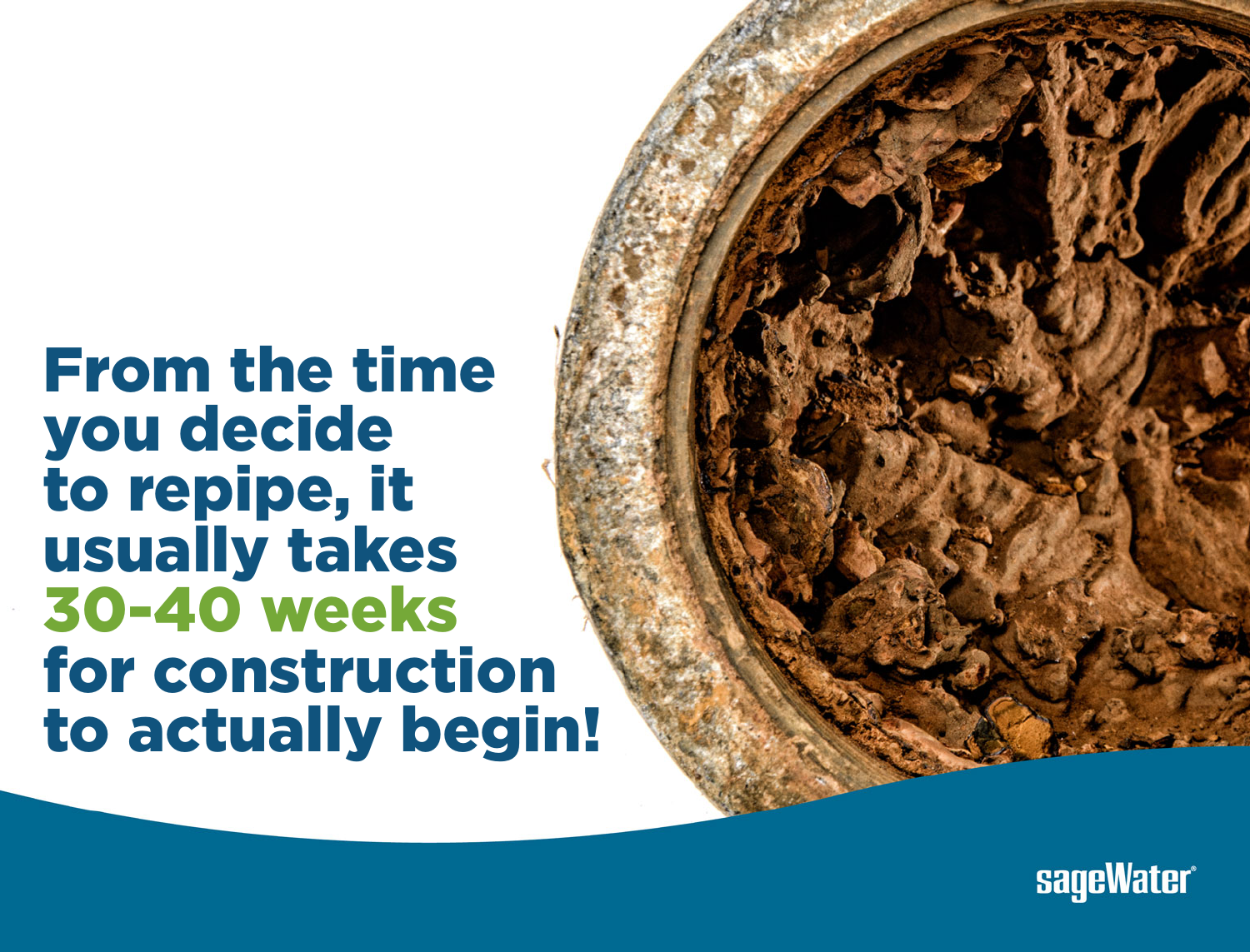#### What takes so long?



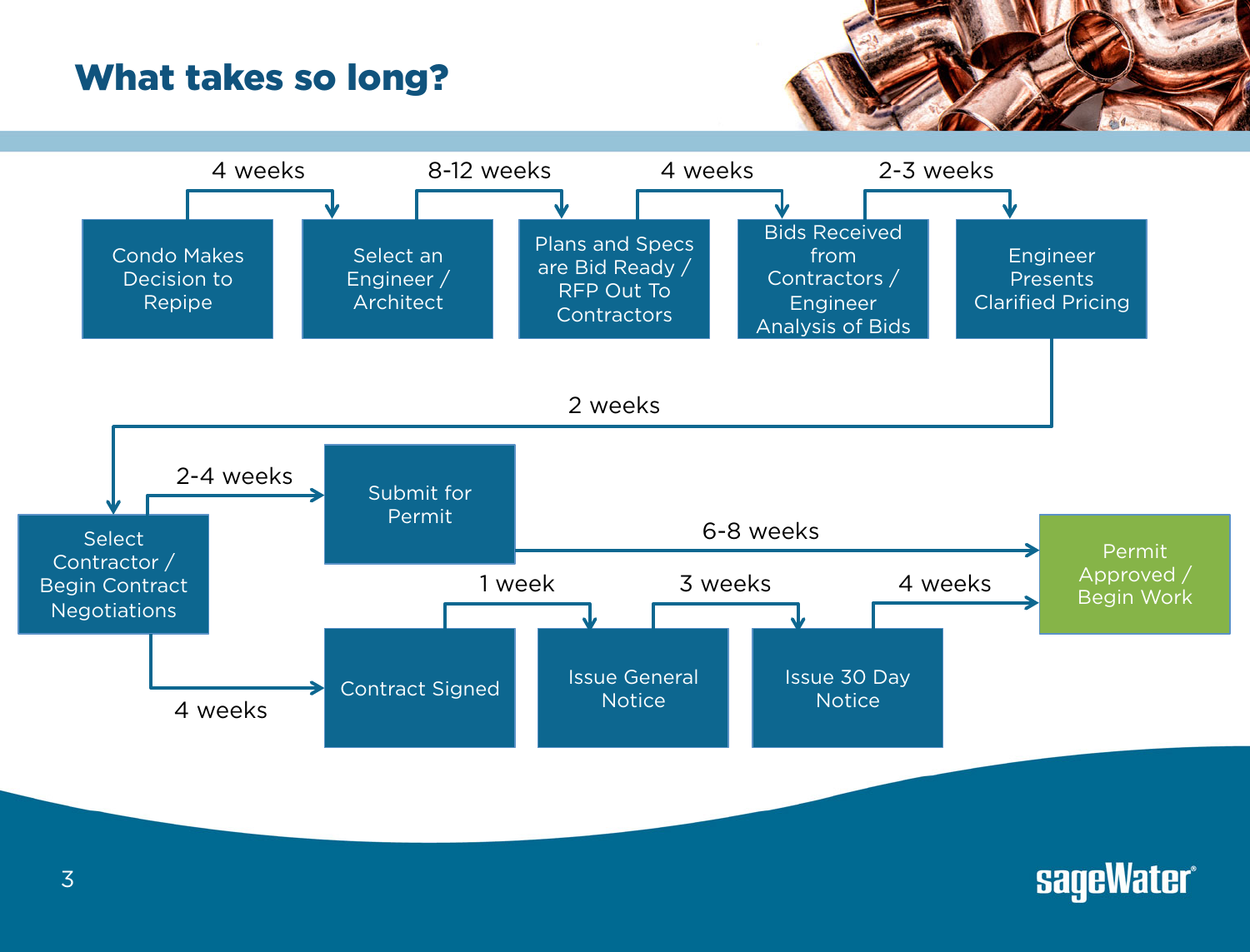# **Selecting an Engineering Firm**



ndo Makes **of the Select an During this stage, your board will need to:** 

- Interview 2-3 engineering firms
- Gets bids from those engineers for their services
- Vote and selects an engineer to manage the project
- Oversees/apply for pre-qualification for financing

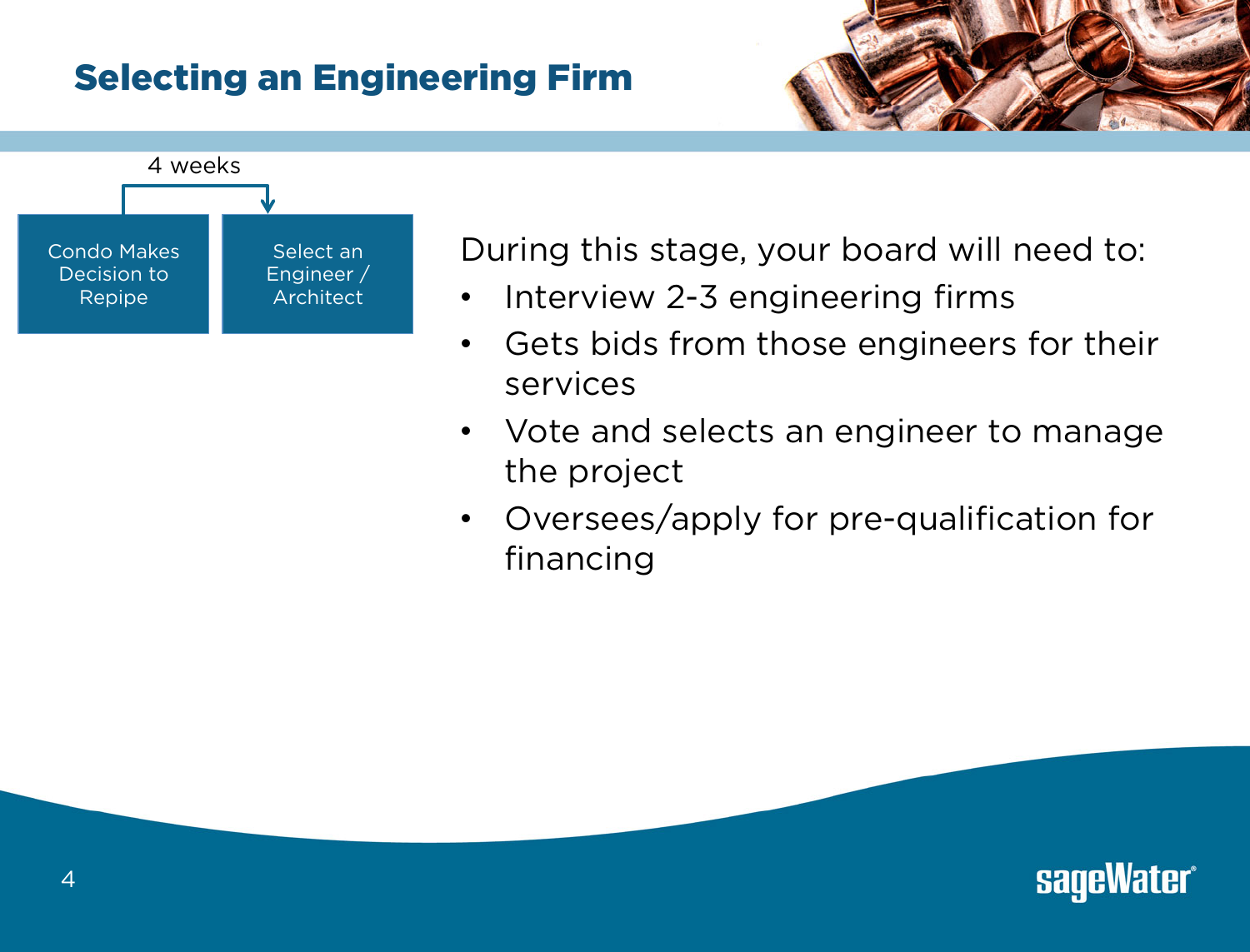# **Getting Ready to Issue the RFP**





- The board will need to provide input on scope (is anything getting upgraded, what's included, how will you handle homeowner improvements in specific units on common element walls?)
	- Includes review of bylaws (what's owned by the HOA vs individual unit owners?)
- Engineer develops "order of magnitude" pricing
- The engineer/architect will need to draw a permit set of plans
- Engineer will create specification documents ("specs") clarifying scope for bidders
- Final Request For Proposal (RFP) is assembled
- Bidders list of potential contractors is assembled and vetted
- RFP is issued to bidders

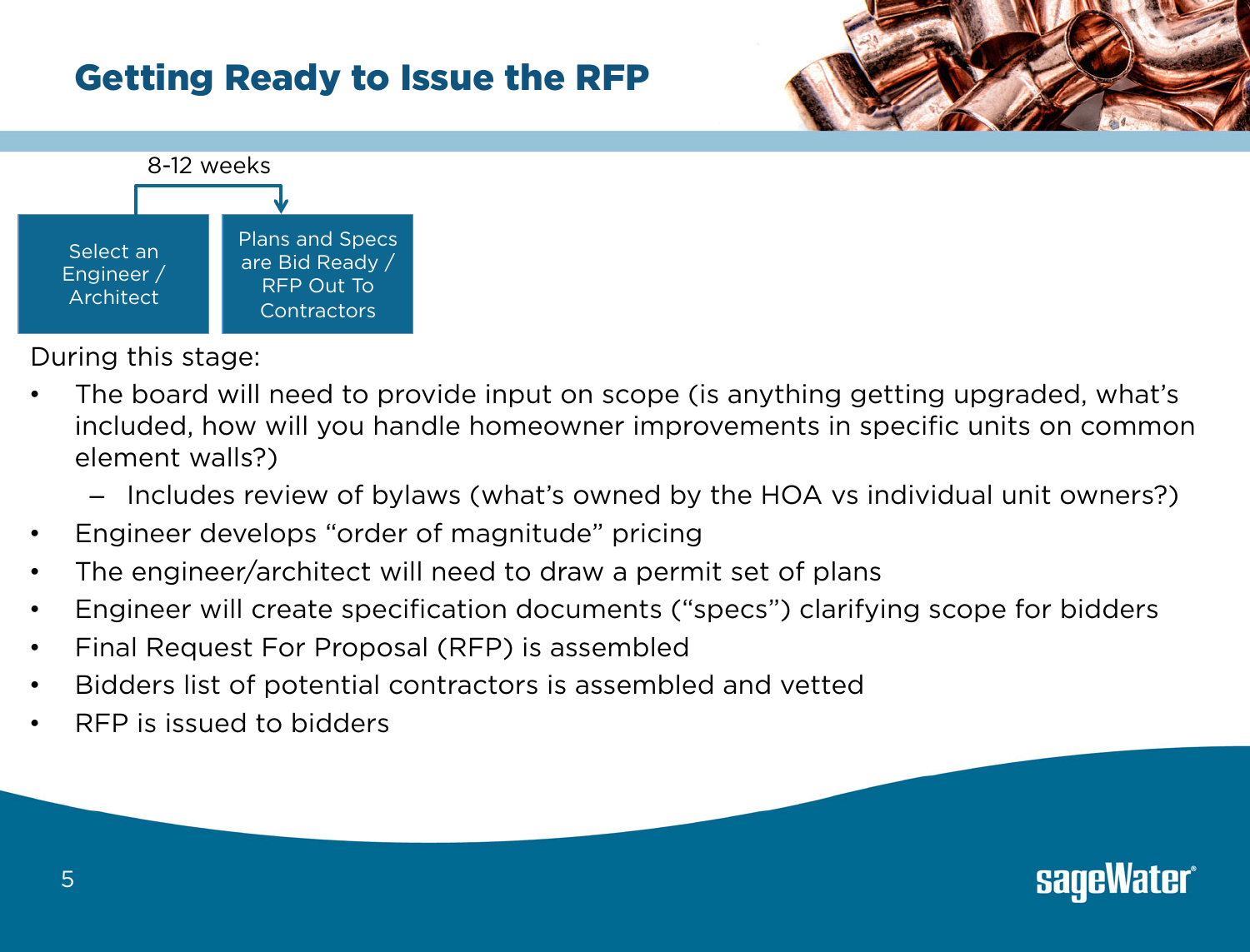# **Contractors Submit Proposals**





- Contractors perform bid walks
- Requests for Information (RFIs) are issued and answered
- Contractors develop and submit proposals

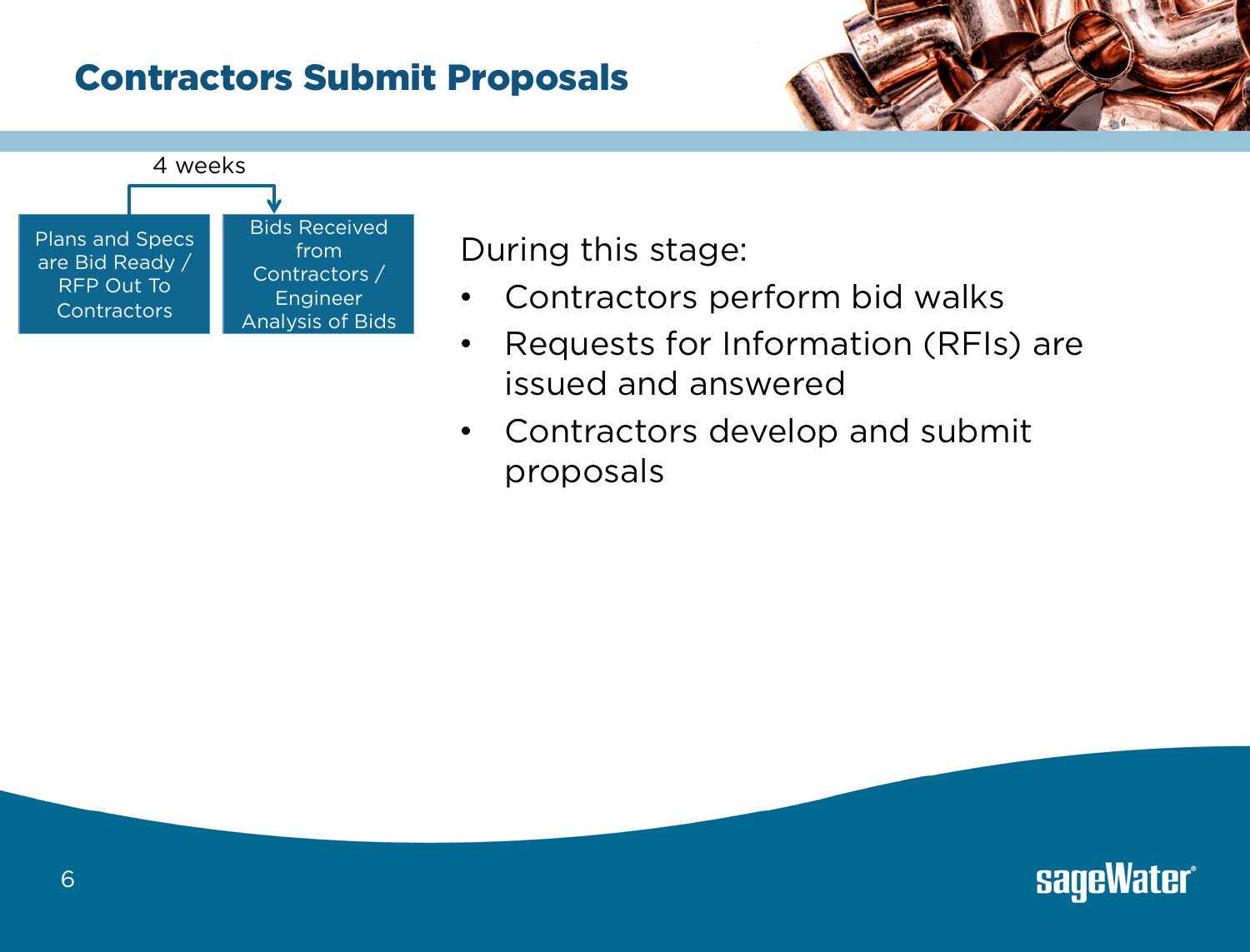#### **Engineer Evaluates Contractors Bids**



- Engineer reviews bids and asks clarifying questions of contractors
- Engineer performs price breakdown and Statement of Work (SOW) comparison
- Engineer reformats bids into comparable template for Board review
- Engineer presents bids and makes a recommendation to the Board

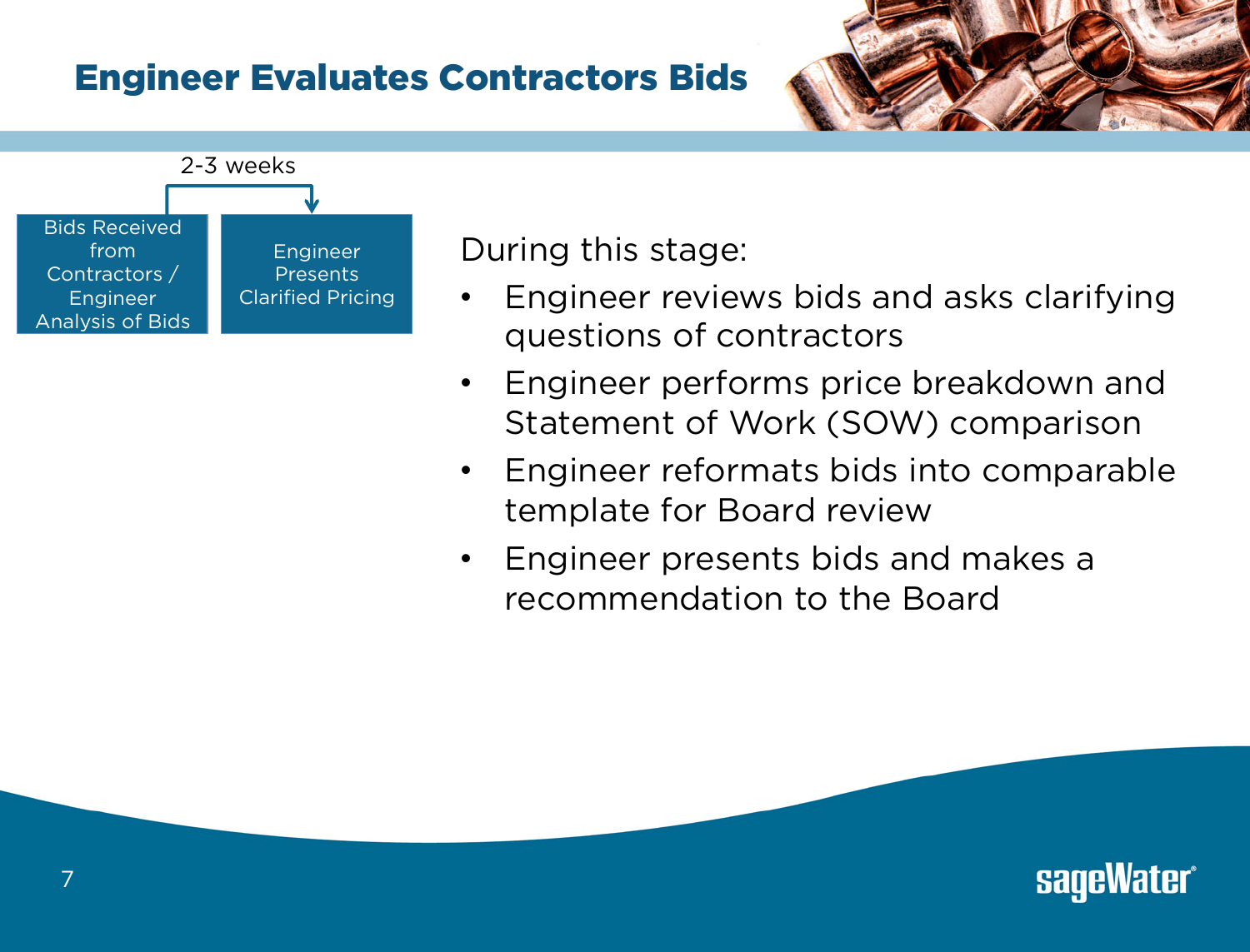#### **Contractor Is Selected**



2 weeks



- Reference checks are completed
- Engineer/Board conducts interviews with top two qualified bidders
- Board vote occurs and contractor is selected

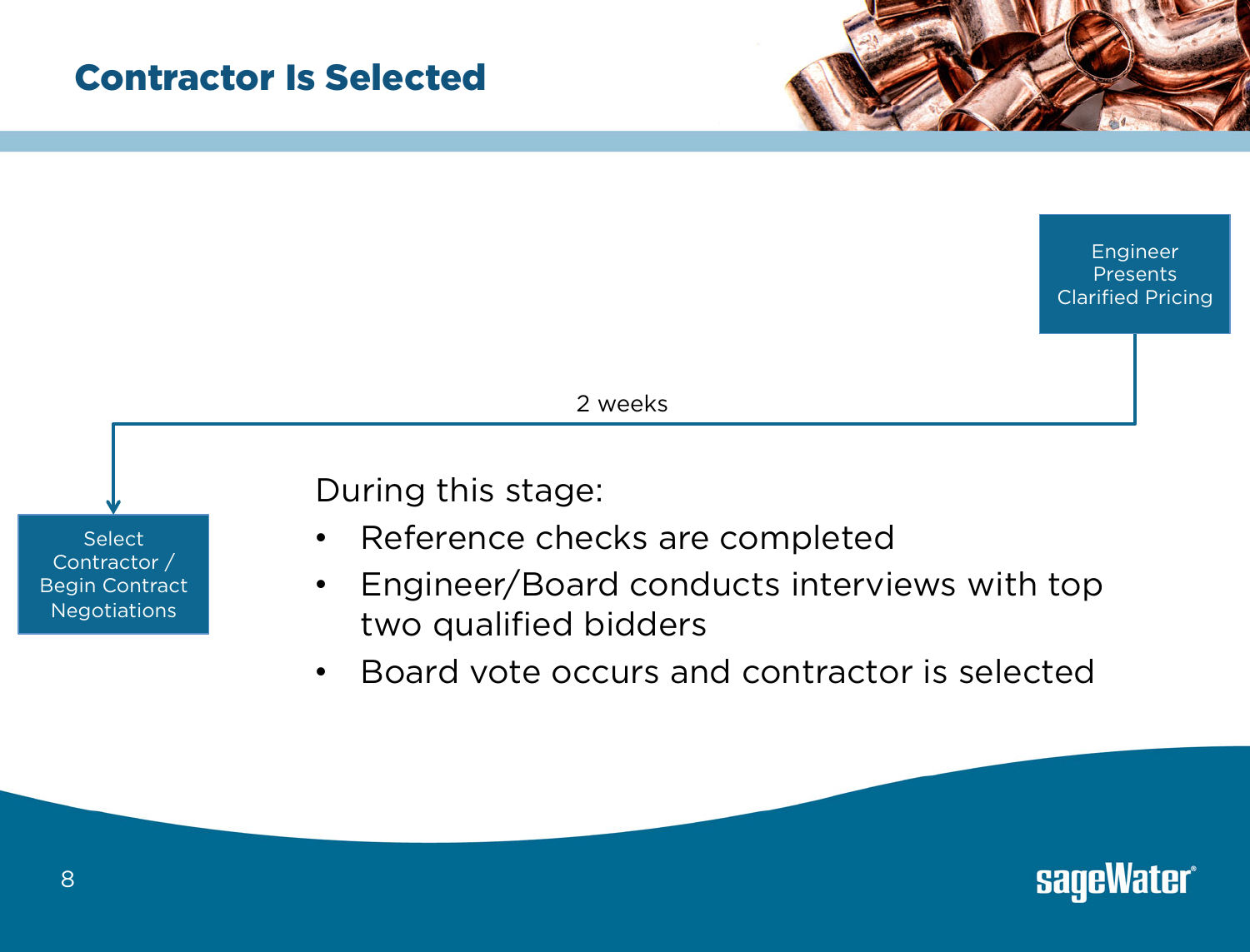# **Contract Negotiations**



- engineering (if required)
- Scope is finalized
- Allowances are finalized
- Engineer edits plans (as needed)
- Start date is finalized
- Contract terms are negotiated
- Note: Much of the timing during this stage is attorney dependent

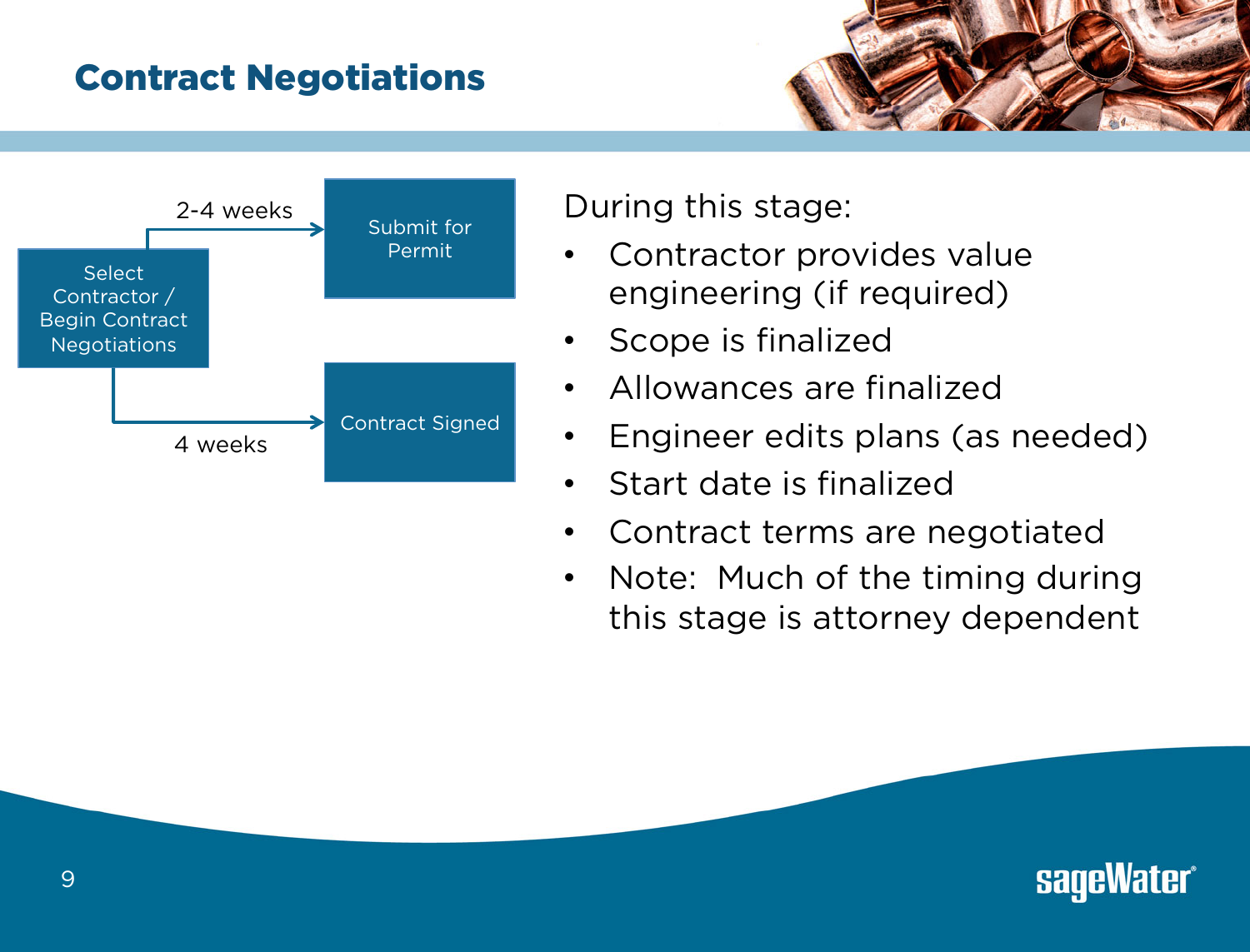# **Communications Begin**



- **•** Contractor works with Engineer and the Board to develop and issue building wide general notice about the upcoming project
	- Town Hall Meetings are scheduled
	- Final loan amount is determined and financing is finalized

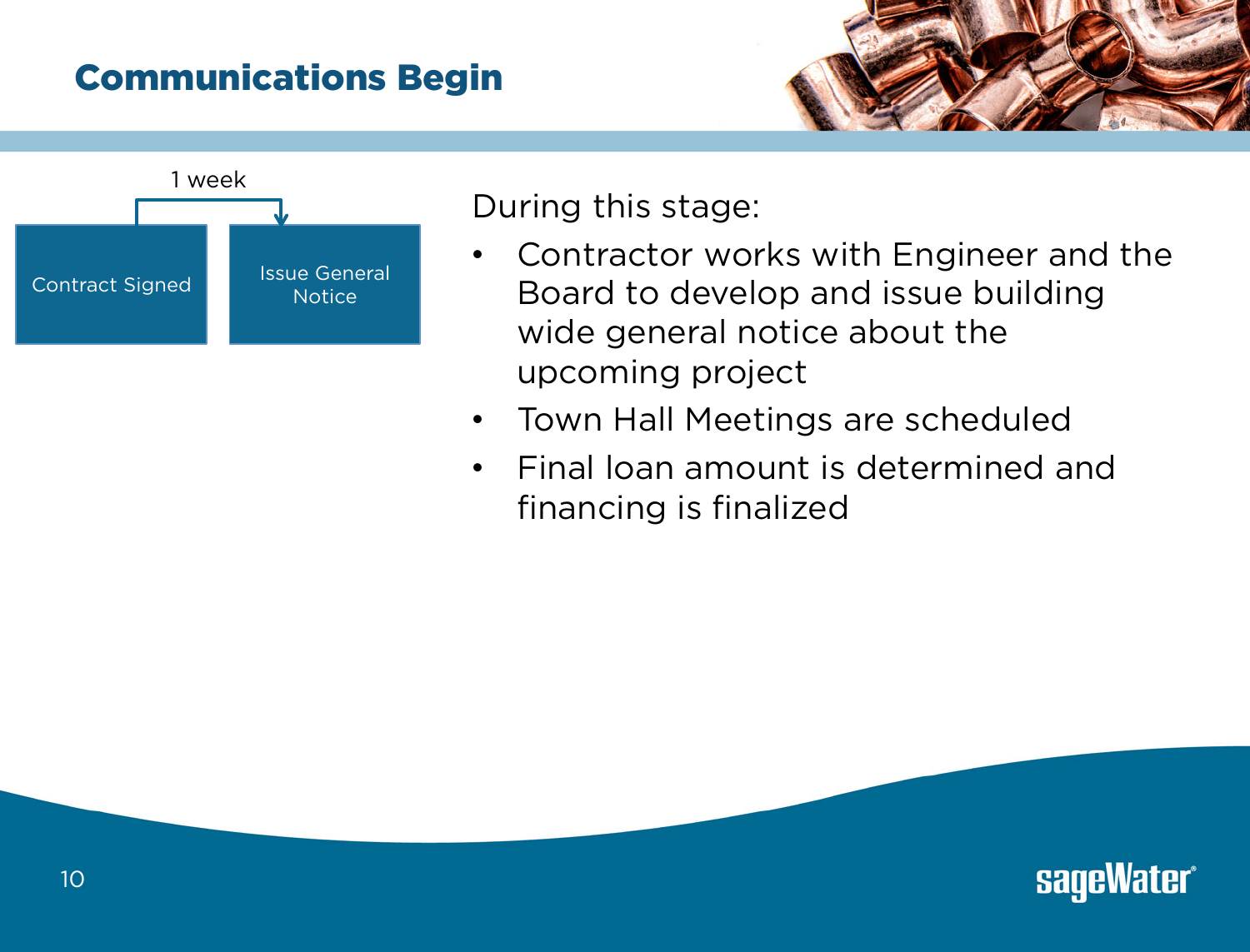# **Scheduling Begins**



- **Example 20 Aster Styles Construction meeting occurs with** 
	- Board
	- Engineer/Architect
	- Contractor
	- Schedule is finalized and 30-day notices are issued to residents in the first stack

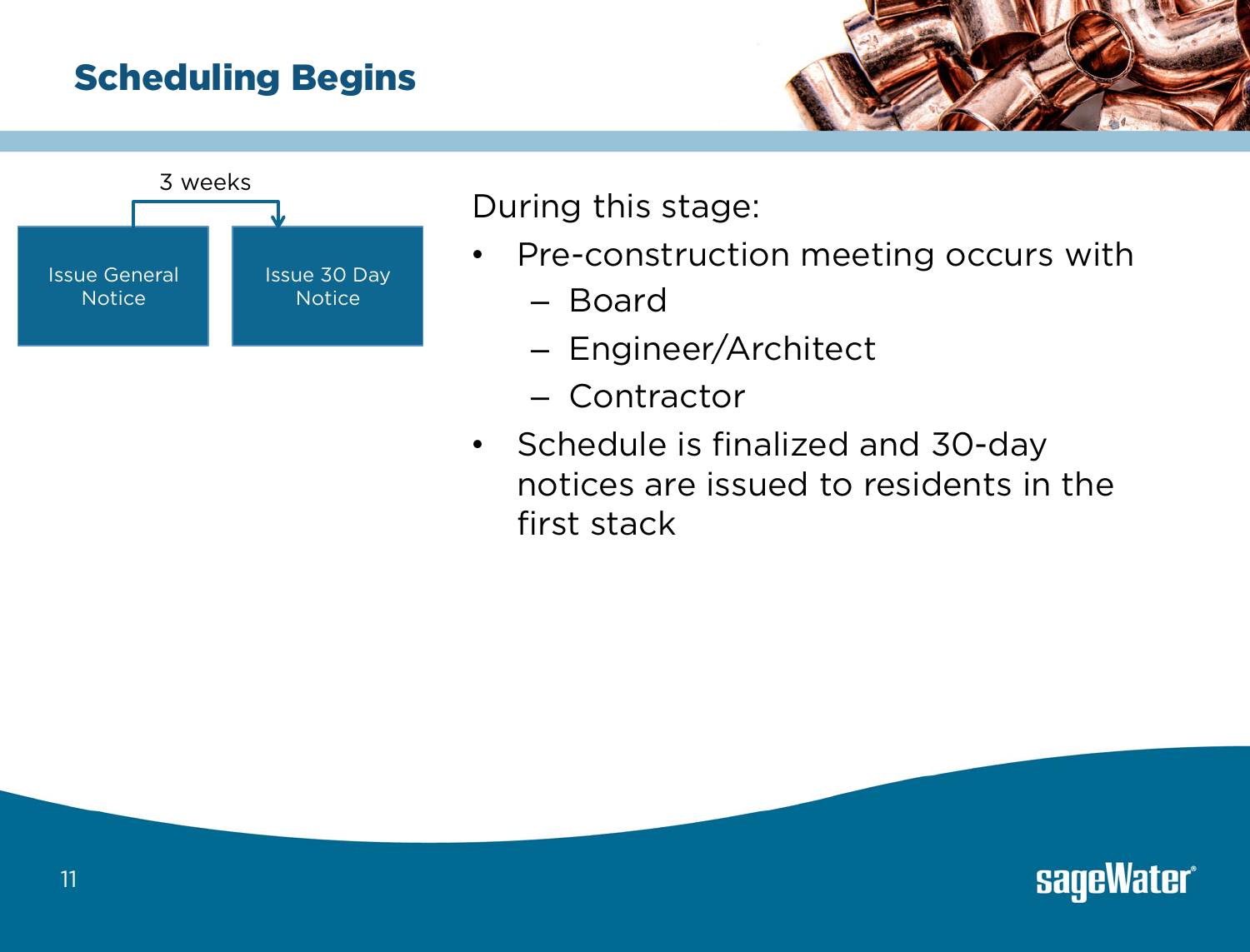# **Construction Begins**



- Storage/build-outs are staged
- Materials arrive onsite
- Dumpsters are placed onsite
- First units are pre-walked with the project manager and owner/resident